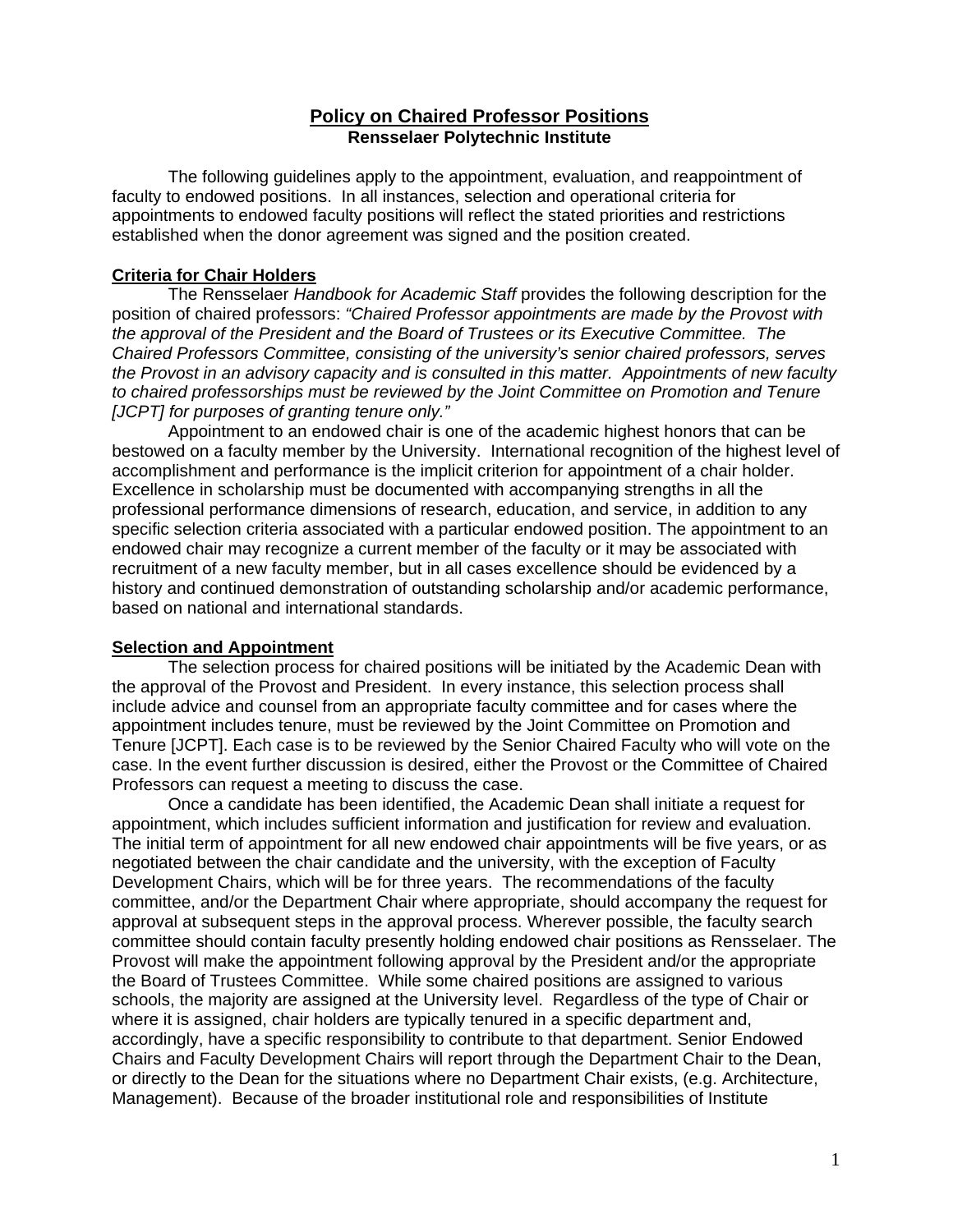Professors, and the Multidisciplinary Nature of Constellation Professors, individuals holding these positions will report through the Department Chair and Dean, to the Provost. It is important that the unique nature of all of these appointments and their importance to the University be recognized.

# **Chair Holder Stewardship Responsibilities**

It is the responsibility of the chair holder to maintain a level of academic standards and performance consistent with the criteria for awarding the chair. A component of this responsibility is a level of performance and stewardship to the university (and, where appropriate, to the benefactor) commensurate with the position of an endowed chair Specific performance and stewardship responsibilities include, but are not limited to:

- Demonstrated intellectual leadership consistent with the definition of the chair agreement and campus standards as monitored through the yearly review process.
- Accomplishments commensurate with an endowed chair as documented in an annual performance and stewardship report, typically derived from the contents of the yearly review material, which summarizes the activities of the chair holder's accomplishments over the past year.
- Responsible use of the chair funds consistent with the chair agreement and university policy. The majority of chairs provide a nominal level of discretionary funds that represents a small percentage of the chair holder's funding portfolio. In these cases the funds may be used in a discretionary manner for support of the Chair's scholarly and professional development within the specific guidelines of the chair holder's agreement, with periodic review. In instances where the discretionary funds available to the chair are equal to or greater than the chair holder's salary plus fringes, the chair holder and the university have the joint responsibility to ensure the funds are used in a manner consistent with the advancement not only of the chair, but also of the university. Expenditure of these funds will be reviewed annually by the Dean, and, as necessary, by the Provost.
- Provide mentorship to Rensselaer faculty, research staff and students in relevant disciplines and units.

# **Chair Holder Evaluation**

As with all Rensselaer faculty, chaired faculty will provide input on their academic activities on a yearly basis. This material will be provided for evaluation, and yearly salary action, to the appropriate academic Dean or the Provost or as prescribed in the chair holder's agreement. In all cases a copy of the chair holder's yearly academic activities should be provided to the Chairperson of the academic department in which the chair is tenured. The yearly evaluation process should represent the primary evaluation process for all chairs.

The expectation at the time of the award of a senior chair is that the level of productivity and the national and international distinction of the chair holder will be maintained or enhanced, and that for these cases, the award will continue for the duration of the holder's full time academic career. Reappointment of those senior chairs with five-year terms will begin with an evaluation by the appropriate Dean or Provost of the yearly reports. If the evaluation, which should be in writing, clearly demonstrates continued performance commensurate with the level expected of a senior chair and consistent with the specific chair agreement, the appointment will be renewed.

In the rare case that a chair holder's academic performance no longer meets the standards of a senior chair, the university should take corrective actions, possibly leading to a change of chair holder (so long as such a change is not in direct conflict with the specific chair agreement). The process begins with the yearly chair evaluations. As part of the yearly evaluation process, the academic Dean or Provost will make an initial determination of the chair